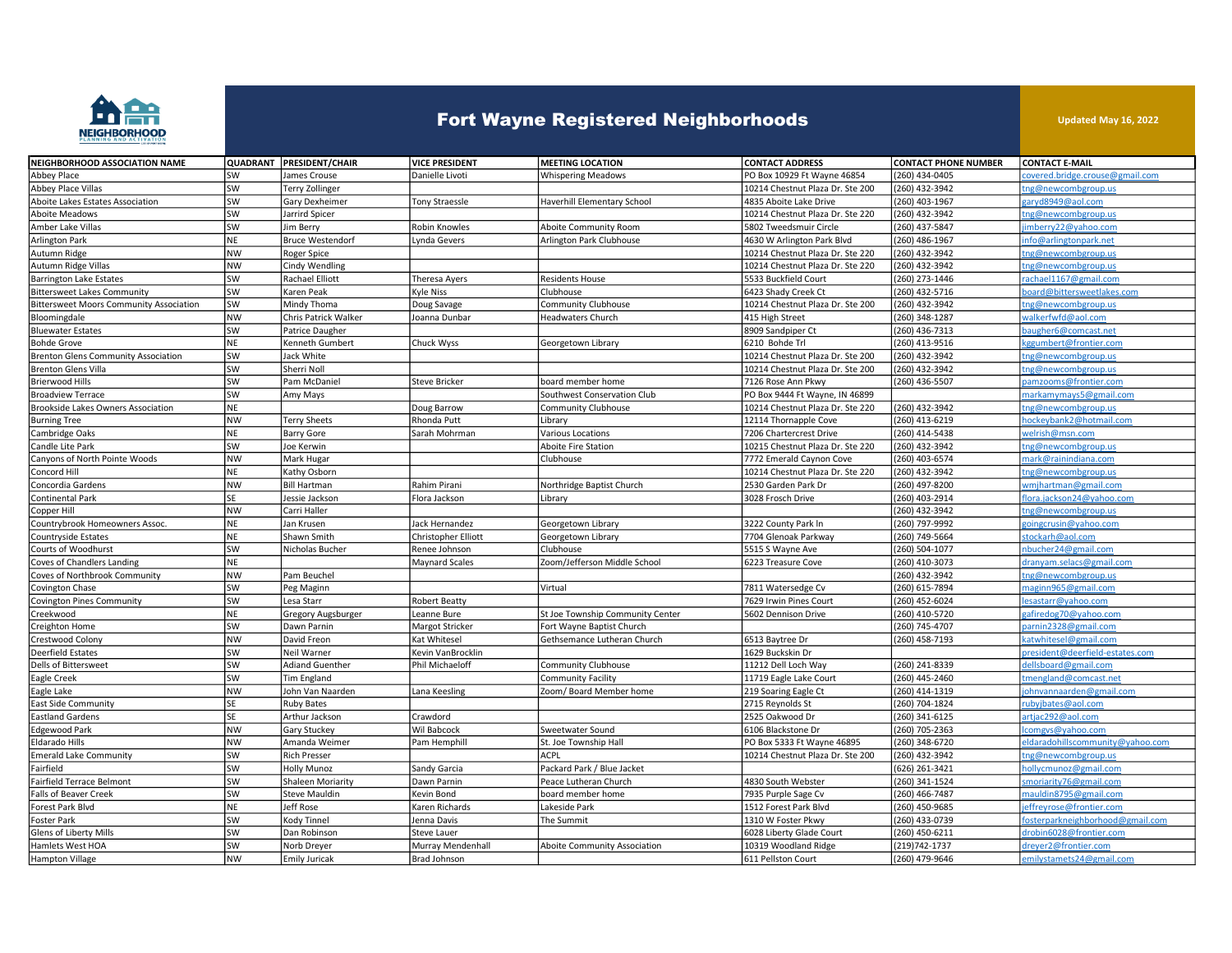| Harris Meadow Community            | NW              | Sheila Clark                   |                     | board member home                          | 4106 Harris Meadow Place         | (260) 482-5285         | heliashadow@frontier.com                            |
|------------------------------------|-----------------|--------------------------------|---------------------|--------------------------------------------|----------------------------------|------------------------|-----------------------------------------------------|
| Harvester                          | <b>SE</b>       | Margaret Machlan               | Misty Zen           | Adams Elem. / Harvester Missionary Church  | 3305 McCormick Ave               | 260) 557-2334          | retmachlan@gmail.com                                |
| Haverhill                          | SW              |                                |                     |                                            | 10214 Chestnut Plaza Dr. Ste 220 | (260) 432-3942         | ng@newcombgroup.us                                  |
| <b>Heather Ridge Community</b>     | SW              | Yvetter Kleven                 | Deb Marlow          |                                            | 10214 Chestnut Plaza Dr. Ste 220 | (260) 432-3942         | ng@newcombgroup.us                                  |
| Hickory Hill Neighborhood          | NW              | <b>Beth McMillen</b>           | <b>Ricky Orr</b>    | Dupont Library                             | 809 Upland Ridge Drive           | (260) 410-7300         | icky.orr@outlook.com                                |
| Historic Harrison Hill             | sw              | Alex Krouse                    | Caitlin Krouse      |                                            | 3940 Harrison St                 | (260) 750-8895         | lexkrouse@gmail.com                                 |
| Historic Oakdale Neighborhood      | SW              | Tom Tiernon                    | Melissa Kurtain     | Redeemer Lutheran Church                   | 422 West Oakdale Drive           | (260) 441-6601         | omtier@frontier.com                                 |
| Historic South Wayne               | sw              | Andy Kurzen                    | Nate Hubartt        | Lifeway Church                             |                                  | (765) 894-7972         | andykurzen@gmail.com                                |
| Historic Southwood Park            | sw              | Stephen McCord                 | Erika Stuller       | Shawnee Branch Library                     | 4122 Indiana Avenue              | (260) 312-7532         | southwood park@yahoo.com                            |
| Historic West Central Association  | sw              | <b>Tyler Bowers</b>            | Kelly Benton        | Emmanuel Lutheran Church                   | 901 Wilt Street                  | (812) 314-1050         | yler.bowers713@gmail.com                            |
| <b>Hoagland Masterson</b>          | sw              | <b>Arline Nation</b>           | Randy Feichter      | Banh Mi Pho Shop                           | 425 W Williams St                | (260) 705-2271         | arline.nation@gmail.om                              |
| Hoevelwood Civic                   | SE              | Day Morgan                     | Lynda Moore         | St. Henry's Parrish                        | 2926 Shadyoak. Dr                | (260) 447-3151         | daymorgan1@frontier.com                             |
| Hunters Pointe                     | <b>NE</b>       | Chuck Thompson                 | Jared Bradley       | <b>Board Member Home</b>                   | 9302 Monique Drive               | (260) 797-1959         | unterspoint9300@gmail.com                           |
| <b>Illsley Place</b>               | sw              | Olivia White                   | Allie Felts         | President's House                          | 1225 Illsley Dr                  | (260) 415-4623         | olivia.giaquinta@gmail.com                          |
| Imperial-Swathmore Civic           | <b>NE</b>       | Joshua Henricks                | Kelly Bowman        | Church                                     | 4722 Queensbury Dr               | (260) 341-8255         | mperial.swathmore@gmail.com                         |
|                                    | sw              |                                | <b>Ben Cramer</b>   | Indian Village School/SW Conservation Club | 3832 Hoawatha Blvd               |                        | shays09@msn.com                                     |
| Indian Village                     | SW              | Steve Hays                     |                     |                                            |                                  | (260) 615-9590         |                                                     |
| <b>Iverness Commons</b>            |                 | Carolyn Sage                   |                     | Catablu                                    | 10215 Chestnut Plaza Dr. Ste 220 | (260) 432-3942         | ng@newcombgroup.us                                  |
| <b>nverness Lakes Community</b>    | sw              | Stu Berk                       |                     | Aboite Fire Station                        | 10214 Chestnut Plaza Dr. Ste 220 | (260) 432-3942         | ng@newcombgroup.us                                  |
| <b>Iverness Lakes Extended</b>     | <b>SW</b>       | Mark Jesse                     |                     | Catablu                                    | 10215 Chestnut Plaza Dr. Ste 220 | (260) 432-3942         | ng@newcombgroup.us                                  |
| Kensington Downs Villaminiums      | NE              | Larru Porter                   | Connie Dierks       | St. Peter's Lutheran Church                | 7417 Derby Lane                  | (260) 749-7907         |                                                     |
| La Crista Villas                   | <b>NW</b>       | Hal Thomas                     |                     | Junior Achievement                         | 10214 Chestnut Plaza Dr. Ste 220 | (260) 432-3942         | ng@newcombgroup.us                                  |
| Lafayette Place Improvement        | SE              | <b>Westley Falcaro</b>         | Don Orban           |                                            | 125 E Fleming Ave                | $(260)$ 456-1608       | westley.falcaro@frontier.com                        |
| ake Forest.                        | <b>NE</b>       | Barbara Schoppman              |                     | Georgetown Library                         |                                  |                        | oschoppman@aol.com                                  |
| Lake Pointe Villas                 | NW              | Randee Salisbury               | Jeff Lauritsen      | Community Clubhouse                        | 1120 Lake Pointe Cv              | (260) 437-1485         | salisbury@scholastic.com                            |
| Lakewood Park                      | sw              | Delno C Abnet                  | Richard Dykeman     | <b>Avalon Church</b>                       | 6321 Reserve Line Rd             | (260) 413-8108         | lpg.dabnet@gmail.com                                |
| arez                               | <b>SE</b>       | Patricia Turner                | Diedre McLemore     | Faith United Methodist Church              | 314 East Williams                | (260) 466-1123         | nedina 46803@yahoo.com                              |
| Laurel Ridge                       | NW              | Lori Knitter                   | Jennifer Leonard    | Common Area                                | PO Box 244 Huntertown 46748      | (260) 446-4160         | aurelridgehoainfo@gmail.com                         |
| Lincoln Village                    | <b>NW</b>       | John Renie                     | Frank Koehl         | Northridge Baptist Church                  | 84149 Medicine Bow Run           | (260) 417-9835         | ohnprenie@yahoo.com                                 |
| Ludwig Circle                      | <b>NW</b>       | <b>Whitney Carney</b>          |                     | Common Area                                | 6808 Ludwig Circle               | (260) 602-3487         | carneyw321@gmail.com                                |
| Ludwig Park                        | NW              | <b>Bob Tomlinson</b>           | Matt Hicks          | Smith Field / First Assembly of God        | 1124 Ludwig Park Dr              | (260) 413-3616         | otomlinson@frontier.com                             |
| Maplewood Community                | <b>NE</b>       | Mike Barrett                   | Sabrina Loving      | St Joe Community Center                    | 6422 Midfield Dr                 | (260) 240-9624         | mbarrett9052@msn.com                                |
| Maplewood Terrace                  | <b>NE</b>       | <b>Brian McComb</b>            | Tyler Becker        | St Joe Community Center                    | 6335 Bellefield Dr.              | (260) 466-6663         | odam117@outlook.com                                 |
| Mill Creek Villas                  | <b>NE</b>       | Carolyn Schneider              |                     |                                            | 10214 Chestnut Plaza Dr. Ste 220 | (260) 432-3942         | ng@newcombgroup.us                                  |
| Mill Ridge Place Community         | <b>NE</b>       | Jerry Durnell                  |                     | Epiphany Lutheran Church                   | 10214 Chestnut Plaza Dr. Ste 220 | (260) 432-3943         | ng@newcombgroup.us                                  |
| Millstone Village                  | <b>NW</b>       | Rachael Caldwell               | Lee Keefer          | Dupont Library                             | 5651 Coventry Lane #226          | (260) 222-8609         | nillstonevillageHOA@gmail.com                       |
| Mount Vernon Park                  | lse             | Rena Bradley                   |                     | <b>Bridge of Grace</b>                     | 5100 Gaywood Dr                  | (260) 744-4446 ext 103 | nountvernonparkfw@gmail.com                         |
| Mystic Woods Community Association | NE              | Cindy Bumgardner               | Jon-Paul Capito     |                                            |                                  |                        |                                                     |
|                                    |                 |                                |                     |                                            |                                  |                        |                                                     |
|                                    |                 |                                |                     | Arlington Elementary                       | 9507 Greyhawk Drive              | (330) 540-3371         | indy.bumgardner@yahoo.com                           |
| Newberry Community                 | <b>NW</b>       | Judy Prost                     | Carol McIntyre      | Dupont Library                             | 1033 Crowder Court               | (260) 312-5237         | oluepurr@msn.com                                    |
| North Highlands                    | <b>NW</b>       | Sarah Weaver                   | Erin Mason          | 1612 Schilling Ave                         | 1612 Schilling Ave               | (260) 602-0102         | hnaeditor@gmail.com                                 |
| North Pointe Ridge                 | <b>NW</b>       | Renne Datcher                  | <b>Edmund Koors</b> | North Pointe Woods Clubhouse               | 7914 Crosshill Ct                |                        | erdatcher@frontier.com                              |
| North Pointe Woods                 | <b>NW</b>       | <b>Gregory Gerbers</b>         | Jack Wehrley        | Club North Pointe                          | 8705 Oakcliff Lane               | (260) 969-1317         | greg.gerbers@gmail.com                              |
| Northside                          | <b>NE</b>       | Lori Stombaugh                 | Carline Steele      | <b>Hop River Brewery</b>                   | 1115 Lake Ave                    | (260) 410-0184         | ori@northsideneighborhood.org                       |
| Northwest Passage                  | <b>NW</b>       | Jerry Trinolet                 | Stephanie Maloney   | Dupont Library                             | 10125 Fawns Ford                 | (269) 207-7436         | omwilt@gmail.com                                    |
| Northwood Park                     | <b>NW</b>       | Kathi Heyes                    | Jon Schneider       |                                            | 8223 Parkridge Dr                | (260) 341-4247         | ceheyes@icloud.com                                  |
| Oakhurst Park                      | <b>NE</b>       | Wayne Ballentine               | Glen Moonen         | Board Member Home                          | 5612 Kohart Place                | (260) 485-6839         | vebfwa@webtv.net                                    |
| Oxford                             | <b>SE</b>       | Diana Rogers                   | Charlene Jones      | Amistad Church                             | 1421 Oxford Street               | (260) 418-2316         | oxfordcommassn@gmail.com                            |
| Park Place                         | <b>NW</b>       | Diana Lawrence                 | Carol Whitinger     |                                            | 2937 Westbrook Dr A407           | (260) 310-3612         | mecke@comcast.net                                   |
| Pettit-Rudisil                     | SE              | Laurie Hapner                  | Dan DeArmond        | Kingdom First                              | 1206 East Rudisill Blvd          | (260) 745-7477         | apners6@gmail.com                                   |
| Pine Hollow                        | sw              | <b>Rick Smith</b>              | <b>Tim Shepard</b>  | Common Area                                | 11215 Rolling Pine Run           | (260) 402-5042         | icksmith@alumni.iu.edu                              |
| Pine Valley                        | <b>NW</b>       | Darren Hess                    | Chris Pflieger      |                                            | 429 E. Dupont Rd PMB 139         | (260) 705-2490         | oresident@pinevalleywebsite.com                     |
| Pontiac Place                      | <b>SE</b>       | <b>Eatlene Russel</b>          |                     |                                            | 3001 Alexander St                | (260) 444-9587         | egmalone7@yahoo.com                                 |
| Renaissance Pointe                 | SE              | Anthony Ridley                 | Lyndy Bazille       |                                            | 1429 Fisher Street               | (260) 413-7000         | 337fire1@comcast.net                                |
| Royal Oaks                         | <b>NE</b>       | Penny Evans                    | Don Evans           | St. Joe Trustee Hall                       | 4856 Mamie Dr                    | (260) 486-8741         | cevans2112@yahoo.com                                |
| Saratoga Park Community            | SW              | Marilyn Reinking               |                     | Aboite Library Branch                      | 5630 Mexico Dr                   | (260) 615-8278         | ncreinking@frontier.com                             |
| Springfield Community              | <b>NE</b>       | Glynda Harris                  | Derek Palmer        | St Joe Community Center                    | 5323 Harmony Lane                | (260) 385-1601         | arrisglynda@gmail.com                               |
| Springfield Villas                 | <b>NE</b>       | Janis Greene                   | Terry Farmer        |                                            | 7212 Clubhouse Dr                | (260) 486-9166         | ckhrr@aol.com                                       |
| Spy Run Neighborhood Association   | <b>NW</b>       | John Meinzen                   | Jerry Huffman       | St. Joe Athletic Club                      |                                  | (260) 424-8551         |                                                     |
| Steeplechase                       | NW              | Kelly Troxell                  | Sarah Grim          | Sweetwater Sound                           | 3808 Kingsbrook Way              | (260) 310-4875         | atrox1@yahoo.com                                    |
| Stillwater<br>Stillwood Condos     | <b>NE</b><br>NE | Pam McFadden<br>Beth Silkworth | Rich Miller         |                                            | 4127 Stillwood Drive             | (260) 615-6328         | tillwaterplacefw@gmail.com<br>oethsilk@frontier.com |